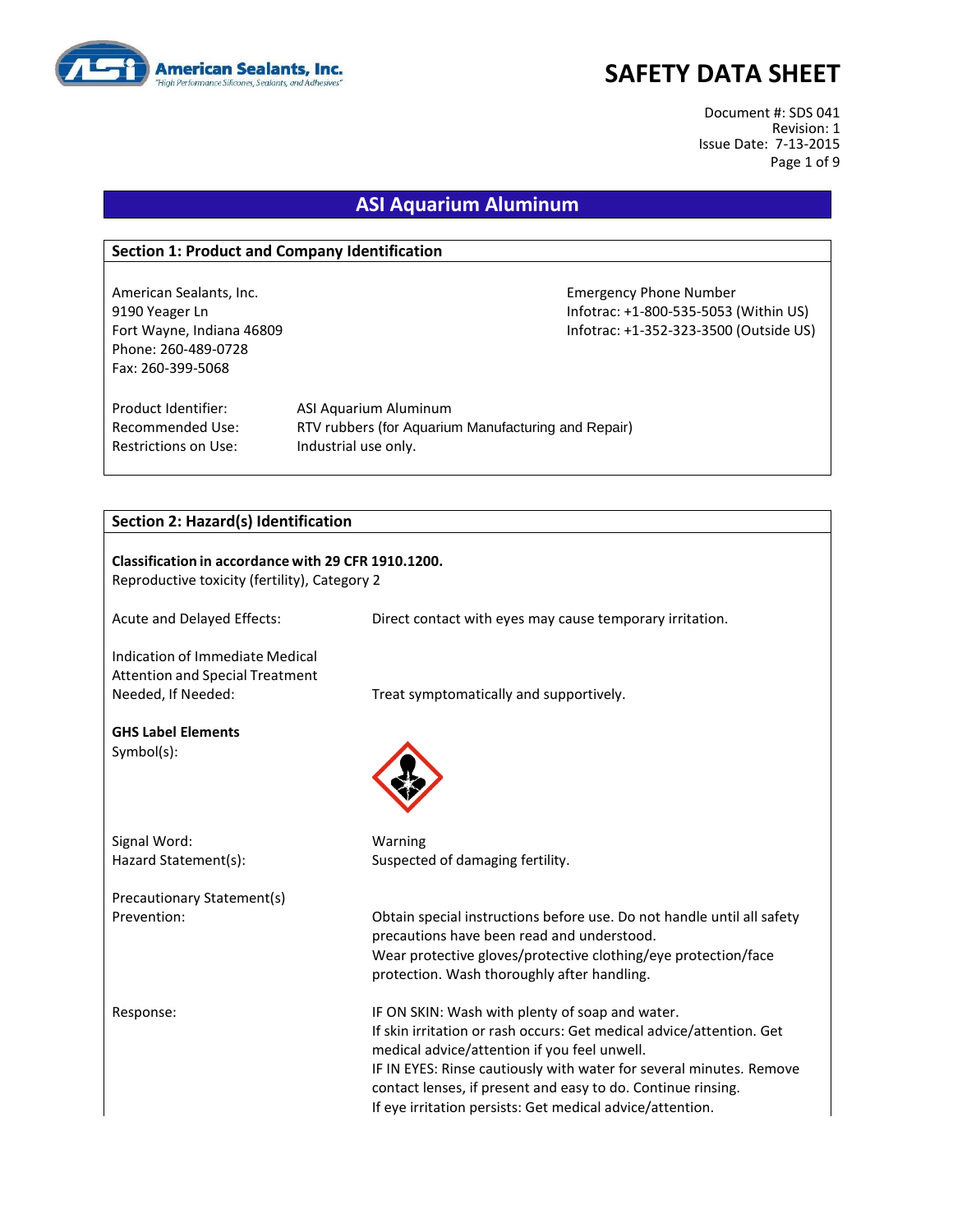#### Product Identifier: ASI Aquarium Aluminum de Cassetti and Document #: SDS 08817-1

Take off contaminated clothing and wash it before reuse.

Storage: Storage: Store locked up.

Disposal: Dispose of contents/container in accordance with local/regional/national/international regulations.

#### **Section 3: Composition/Information on Ingredients**

| CAS         |  |
|-------------|--|
| Proprietary |  |
| 556-67-2    |  |

**Component Percent** Acetoxysilane 3 - < 5<br>Octamethylcyclotetrasiloxane (Impurity)  $\leq 0.2$ Octamethylcyclotetrasiloxane (Impurity)

| <b>Section 4: First-Aid Measures</b> |                                                                                                                                                                                                                                       |
|--------------------------------------|---------------------------------------------------------------------------------------------------------------------------------------------------------------------------------------------------------------------------------------|
| Inhalation:                          | IF INHALED: Remove to fresh air.<br>Get medical attention if symptoms occur.                                                                                                                                                          |
| Skin Contact:                        | IF ON SKIN: Wash off with plenty of soap and water.<br>For minor skin contact, avoid spreading material on unaffected skin.<br>Get medical advice/attention if symptoms occur.<br>Take off contaminated clothing and wash before use. |
| Eye Contact:                         | IF IN EYES: Flush eyes with water as a precaution. Remove contact lenses, if present and<br>easy to do. Continue rinsing.<br>If eye irritation develops and persists: Get medical advice/attention.                                   |
| Ingestion:                           | Rinse mouth thoroughly with water.<br>Get immediate medical attention if symptoms occur.                                                                                                                                              |

| <b>Section 5: Fire-Fighting Measures</b>                                        |                                                                                                                                                                 |
|---------------------------------------------------------------------------------|-----------------------------------------------------------------------------------------------------------------------------------------------------------------|
| Suitable Extinguishing Media:                                                   | Use carbon dioxide, regular dry chemical powder, alcohol-resistant<br>foam, or water fog.                                                                       |
| Unsuitable Extinguishing Media:                                                 | None known.                                                                                                                                                     |
| Specific Hazards Arising from the Chemical<br>Hazardous Decomposition Products: | By heating and fire, harmful vapors/gases may be formed.                                                                                                        |
| Special Protective Equipment and<br><b>Precautions for Firefighters:</b>        | Firefighters must use standard protective equipment including flame<br>retardant coat, helmet, gloves, rubber boots, and self-contained<br>breathing apparatus. |
| Specific extinguishing methods:                                                 | Move containers from fire area if you can do so without risk.                                                                                                   |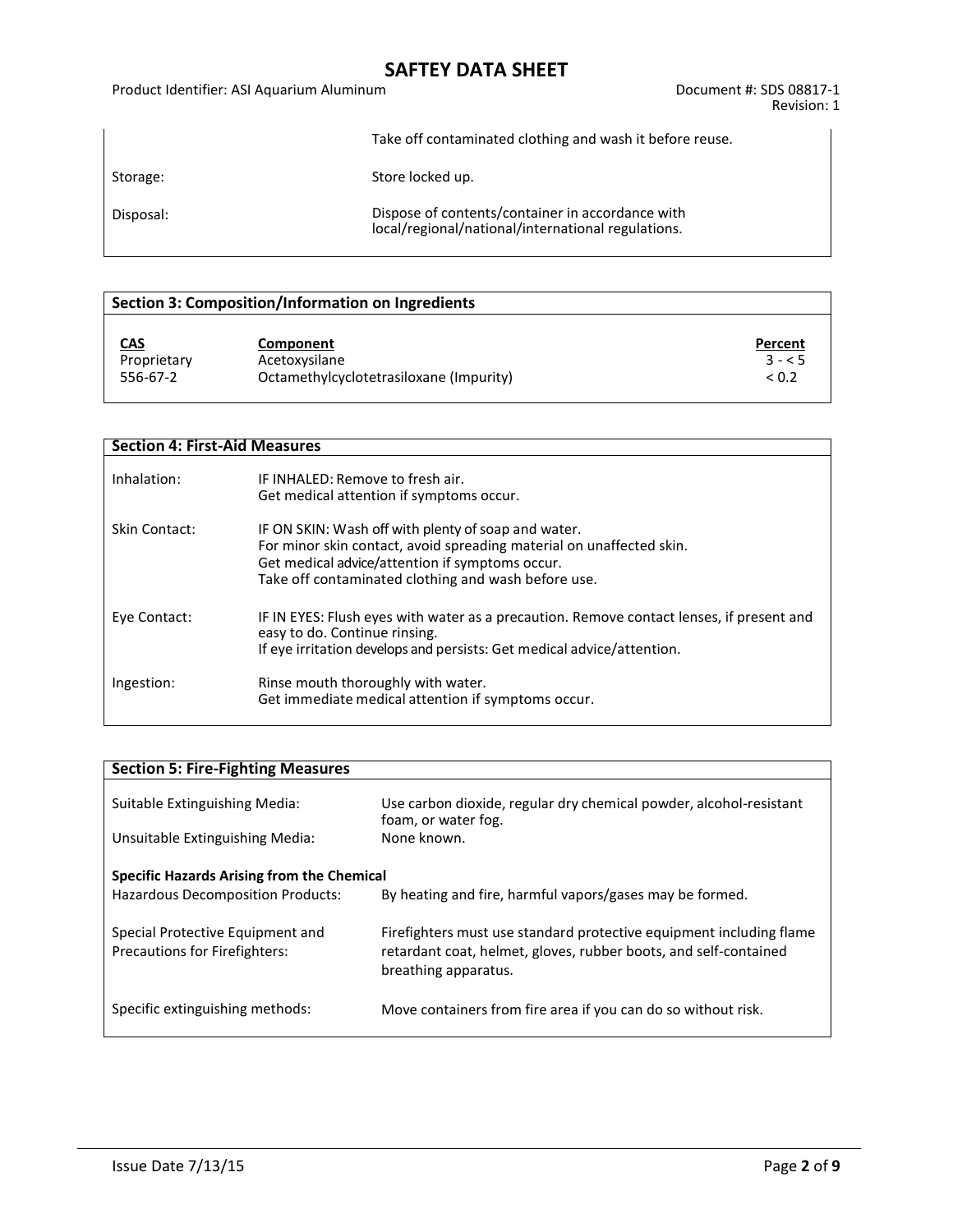Product Identifier: ASI Aquarium Aluminum de Cassetti and Document #: SDS 08817-1

### **Section 6: Accidental Release Measures**

| Personal Precautions, Protective<br><b>Equipment and Emergency Procedures:</b> | Keep unnecessary personnel away.<br>Do not touch or walk through spilled material.<br>Ensure adequate ventilation.<br>Wear appropriate personal protective equipment.                                                                                                                                                                                                                                                                                                                          |
|--------------------------------------------------------------------------------|------------------------------------------------------------------------------------------------------------------------------------------------------------------------------------------------------------------------------------------------------------------------------------------------------------------------------------------------------------------------------------------------------------------------------------------------------------------------------------------------|
| <b>Environment Precautions:</b>                                                | Prevent further leakage or spillage if safe to do so. Local authorities<br>should be advised if significant spillages cannot be contained.                                                                                                                                                                                                                                                                                                                                                     |
| Methods and Materials for Containment<br>and Cleaning Up:                      | Eliminate sources of ignition.<br>Large Spills: Dike the spilled material, where this is possible. Cover<br>with plastic sheet to prevent spreading. Use a non-combustible<br>material like vermiculite, sand or earth to soak up the product and<br>place into a container for later disposal.<br>Small Spills: Wipe up with absorbent material (e.g. cloth, fleece).<br>Clean surface thoroughly to remove residual contamination.<br>Never return spills in original containers for re-use. |

| <b>Section 7: Handling and Storage</b> |                                                                                                                                                                                                                                                                                     |
|----------------------------------------|-------------------------------------------------------------------------------------------------------------------------------------------------------------------------------------------------------------------------------------------------------------------------------------|
|                                        |                                                                                                                                                                                                                                                                                     |
| <b>Precautions for Safe Handling</b>   |                                                                                                                                                                                                                                                                                     |
| <b>Protective Measures:</b>            | Provide adequate ventilation. Use care in handling/storage. Obtain<br>special instructions before use. Do not handle until all safety<br>precautions have been read and understood.<br>Do not breathe mist or vapor.<br>Avoid contact with eyes and skin. Avoid prolonged exposure. |
| Advice on General Occupational         |                                                                                                                                                                                                                                                                                     |
| Hygiene:                               | Do not eat, drink, or smoke when using this product.<br>Wash thoroughly after handling.                                                                                                                                                                                             |
|                                        | Wash contaminate clothing before reuse.                                                                                                                                                                                                                                             |
| Conditions for Safe Storage, including |                                                                                                                                                                                                                                                                                     |
| any Incompatibilities:                 | Store locked up. Keep in original container and tightly closed.                                                                                                                                                                                                                     |
|                                        | Keep out of the reach of children.                                                                                                                                                                                                                                                  |
|                                        | Store in a cool, dry place out of direct sunlight.                                                                                                                                                                                                                                  |
| Incompatibilities:                     | Strong oxidizing agents, water, moisture                                                                                                                                                                                                                                            |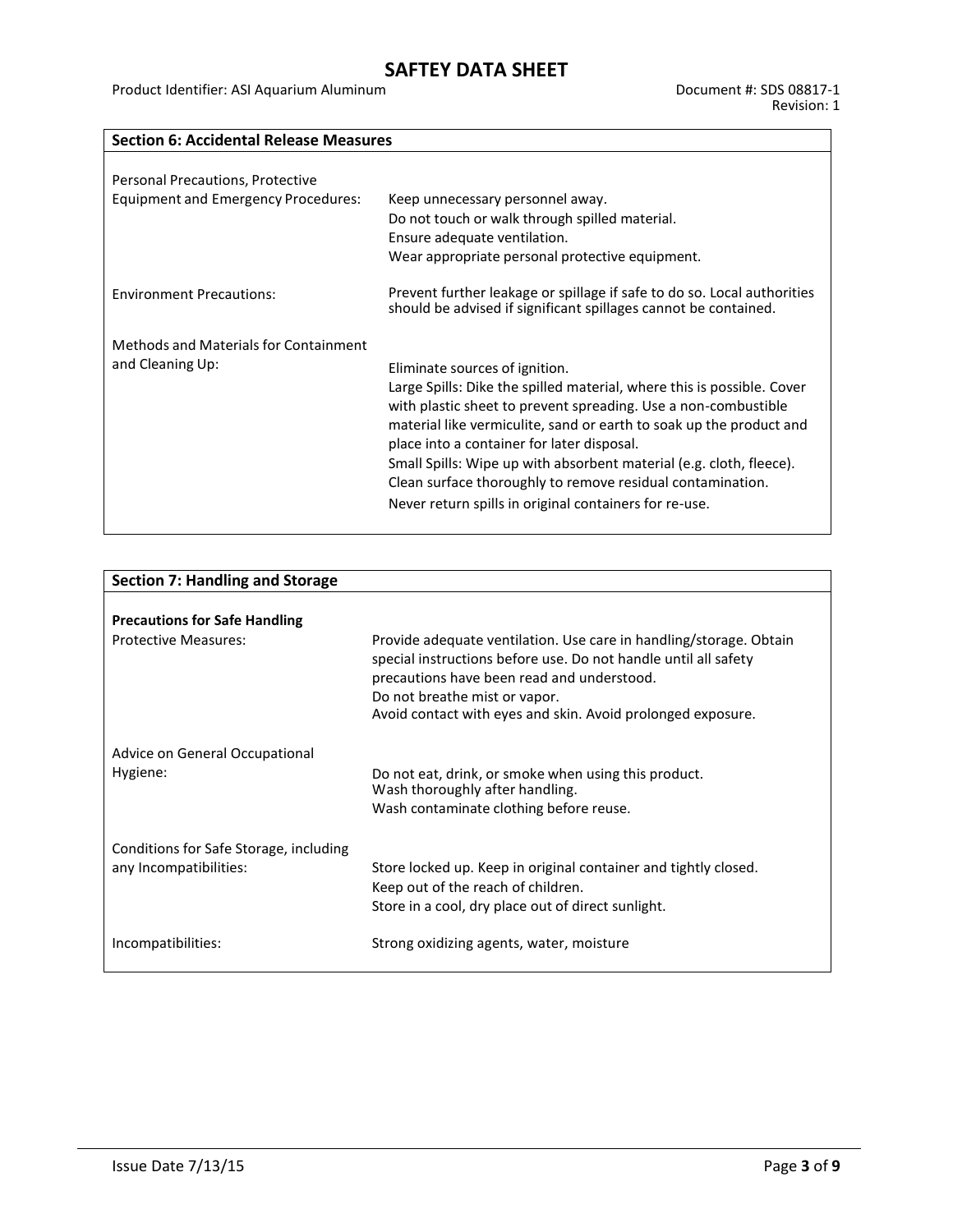Product Identifier: ASI Aquarium Aluminum de Cassetti and Document #: SDS 08817-1

٦

| <b>Section 8: Exposure Controls/Personal Protection</b>       |                         |                                                                                                                                                                                                                    |                                                                    |  |
|---------------------------------------------------------------|-------------------------|--------------------------------------------------------------------------------------------------------------------------------------------------------------------------------------------------------------------|--------------------------------------------------------------------|--|
| <b>Component Exposure Limits</b>                              |                         |                                                                                                                                                                                                                    |                                                                    |  |
| CAS                                                           | Component               |                                                                                                                                                                                                                    | <b>Exposure Limits</b>                                             |  |
|                                                               |                         |                                                                                                                                                                                                                    | ACGIH: 15 ppm STEL; 10 ppm TWA                                     |  |
| 64-19-7                                                       | Acetic acid             |                                                                                                                                                                                                                    | <b>OSHA Z-1:</b> 25 mg/m3 PEL; 10 ppm                              |  |
|                                                               | (decomposition product) |                                                                                                                                                                                                                    | NIOSH: 37 mg/m3 STEL; 15 ppm<br>25 mg/m3 TWA; 10 ppm               |  |
| Appropriate Engineering Controls:                             |                         | Provide adequate general and local exhaust ventilation.<br>Provide eyewash station.<br>Pay attention to ventilation such as local exhaust, mechanical and/or<br>door open for at least 24 hours after application. |                                                                    |  |
| <b>Individual Protection Measures</b><br>Eye/Face Protection: |                         | Wear tightly sealed safety glasses according to EN 166.<br>Provide an emergency eye wash fountain and quick drench shower in<br>the immediate work area.                                                           |                                                                    |  |
| <b>Skin Protection:</b>                                       |                         | Skin should be washed after contact.                                                                                                                                                                               |                                                                    |  |
| Hand Protection:                                              |                         | workday.                                                                                                                                                                                                           | Wear protective gloves. Wash hands before breaks and at the end of |  |
| <b>Respiratory Protection:</b>                                |                         | If airborne concentrations are above the applicable exposure limits,<br>use NIOSH approved respiratory protection.                                                                                                 |                                                                    |  |

| <b>Section 9: Physical and Chemical Properties</b> |                                             |                                |                       |
|----------------------------------------------------|---------------------------------------------|--------------------------------|-----------------------|
| <b>Physical State:</b>                             | Liguid                                      | Appearance:                    | Paste                 |
| Color:                                             | Aluminum                                    | <b>Physical Form:</b> Paste    |                       |
| Odor:                                              | Acetic acid odor                            | <b>Odor Threshold:</b>         | Not available         |
| pH:                                                | Not applicable                              | <b>Freezing/Melting Point:</b> | Not applicable        |
| <b>Boiling Point:</b>                              | Not applicable                              | Decomposition:                 | Not available         |
| <b>Flash Point:</b>                                | $>$ 141.8 °F ( $>$ 61 °C)                   | <b>Evaporation Rate:</b>       | < 1 (Butyl Acetate=1) |
|                                                    | Closed cup (Does not<br>sustain combustion) |                                |                       |
| <b>OSHA Flammability Class:</b>                    | Not classified as a<br>flammability hazard  | <b>Vapor Pressure:</b>         | Negligible (25 °C)    |
| Vapor Density (air = $1$ ):                        | $> 1$ (air=1)                               | Density:                       | 1.03(25 °C)           |
| Specific Gravity (water $= 1$ ):                   | Not available                               | <b>Water Solubility:</b>       | Not soluble           |
| Log KOW:                                           | Not available                               | Coeff. Water/Oil Dist:         | Not available         |
| KOC:                                               | Not available                               | <b>Auto Ignition:</b>          | No data               |
| Viscosity:                                         | No data                                     | VOC:                           | Not available         |
| Volatility:                                        | Not available                               | <b>Molecular Formula:</b>      | Not applicable        |
|                                                    |                                             |                                |                       |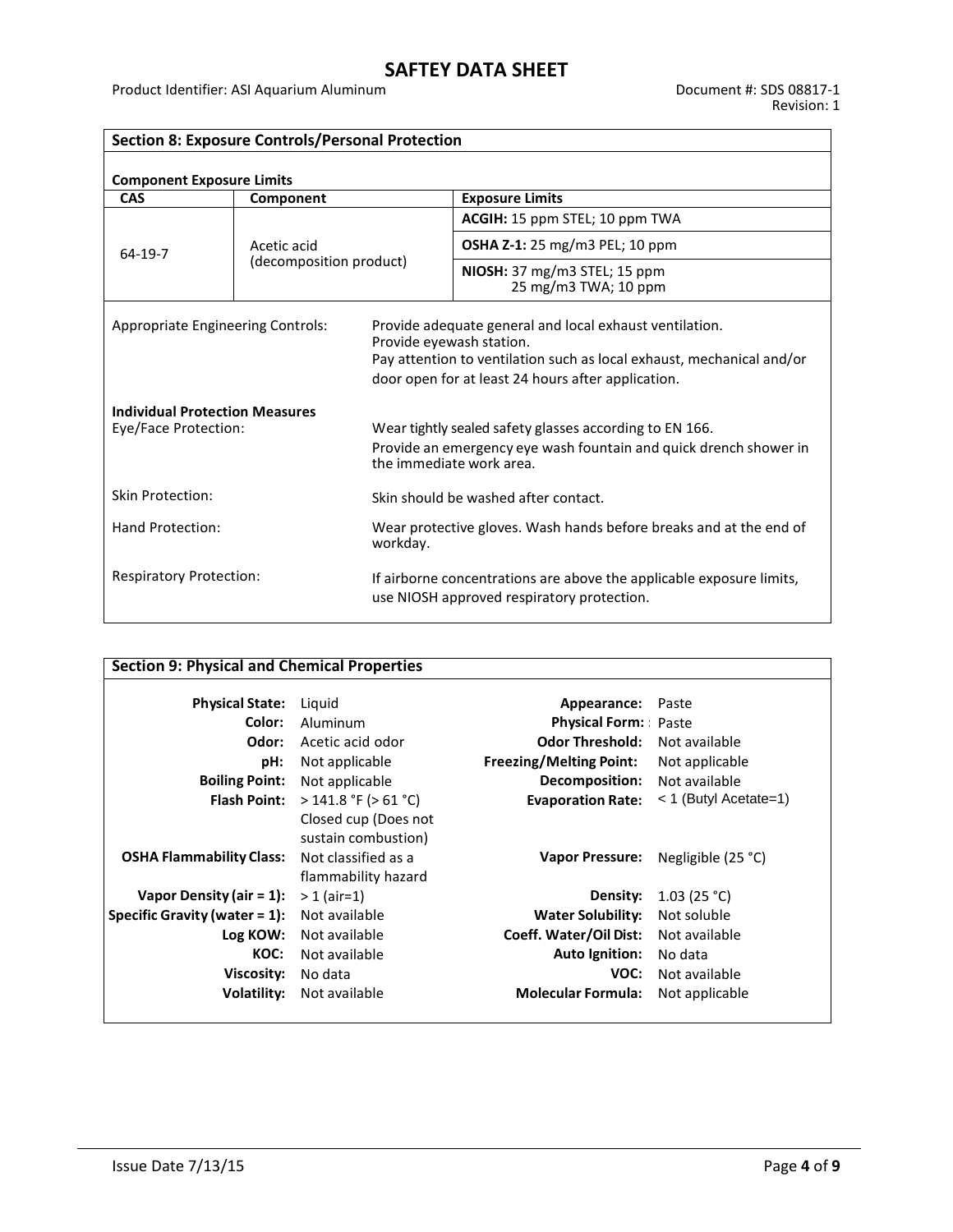Product Identifier: ASI Aquarium Aluminum de Cassetti and Document #: SDS 08817-1

| <b>Section 10: Stability and Reactivity</b> |                                                                                                                                                                                                                                                  |
|---------------------------------------------|--------------------------------------------------------------------------------------------------------------------------------------------------------------------------------------------------------------------------------------------------|
|                                             |                                                                                                                                                                                                                                                  |
| Reactivity:                                 | Not classified as a reactivity hazard.                                                                                                                                                                                                           |
| <b>Chemical Stability:</b>                  | Stable at normal temperatures and pressure.                                                                                                                                                                                                      |
| Possibility of Hazardous Reactions:         | Hazardous polymerization does not occur.                                                                                                                                                                                                         |
| <b>Conditions to Avoid:</b>                 | None known.                                                                                                                                                                                                                                      |
| Incompatible Materials:                     | Strong oxidizing materials, water, moisture                                                                                                                                                                                                      |
| Hazardous Decomposition Products:           | This product reacts with water, moisture or humid air to evolve<br>following compound: Acetic acid                                                                                                                                               |
|                                             | Thermal breakdown of this product during fire or very high heat<br>condition may evolve the following hazardous decomposition product:<br>Carbon oxides and traces of incompletely burned carbon compounds.<br>Silicon dioxide and Formaldehyde. |

| <b>Section 11: Toxicological Information</b>                                                           |                                  |                                                          |                                                          |                |             |                 |
|--------------------------------------------------------------------------------------------------------|----------------------------------|----------------------------------------------------------|----------------------------------------------------------|----------------|-------------|-----------------|
| <b>Acute Toxicity</b><br><b>Component Analysis - LD50/LC50</b>                                         |                                  |                                                          |                                                          |                |             |                 |
| <b>CAS</b>                                                                                             | Component                        |                                                          | <b>Result</b>                                            | <b>Species</b> | <b>Dose</b> | <b>Exposure</b> |
|                                                                                                        |                                  |                                                          |                                                          | Rat            | 3.31 g/kg   | N/A             |
|                                                                                                        |                                  |                                                          |                                                          | Rabbit         | 1200 mg/kg  | N/A             |
|                                                                                                        | Acetic acid                      |                                                          |                                                          | Mouse          | 4960 mg/kg  | N/A             |
| 64-19-7                                                                                                | (decomposition product)          |                                                          |                                                          | Rat            | 11.4 mg/L   | 4 hr            |
|                                                                                                        |                                  |                                                          | LC50 Inhalation                                          | Mouse          | 5620 ppm    | 1 <sub>hr</sub> |
|                                                                                                        |                                  |                                                          |                                                          | Guinea pig     | 5000 ppm    | 1 <sub>hr</sub> |
|                                                                                                        |                                  |                                                          | LD50 Dermal                                              | Rabbit         | 1060 mg/kg  | N/A             |
| <b>Information on Likely Routes of Exposure</b><br>Inhalation:<br>Prolonged inhalation may be harmful. |                                  |                                                          |                                                          |                |             |                 |
| Ingestion:                                                                                             |                                  |                                                          | Expected to be a low ingestion hazard.                   |                |             |                 |
| <b>Skin Contact:</b>                                                                                   |                                  |                                                          | No adverse effects due to skin contact are expected.     |                |             |                 |
| Eye Contact:                                                                                           |                                  | Direct contact with eyes may cause temporary irritation. |                                                          |                |             |                 |
|                                                                                                        | Immediate and Delayed Effects:   |                                                          | Direct contact with eyes may cause temporary irritation. |                |             |                 |
| Exposure:                                                                                              | Medical Conditions Aggravated by |                                                          | No information is available.                             |                |             |                 |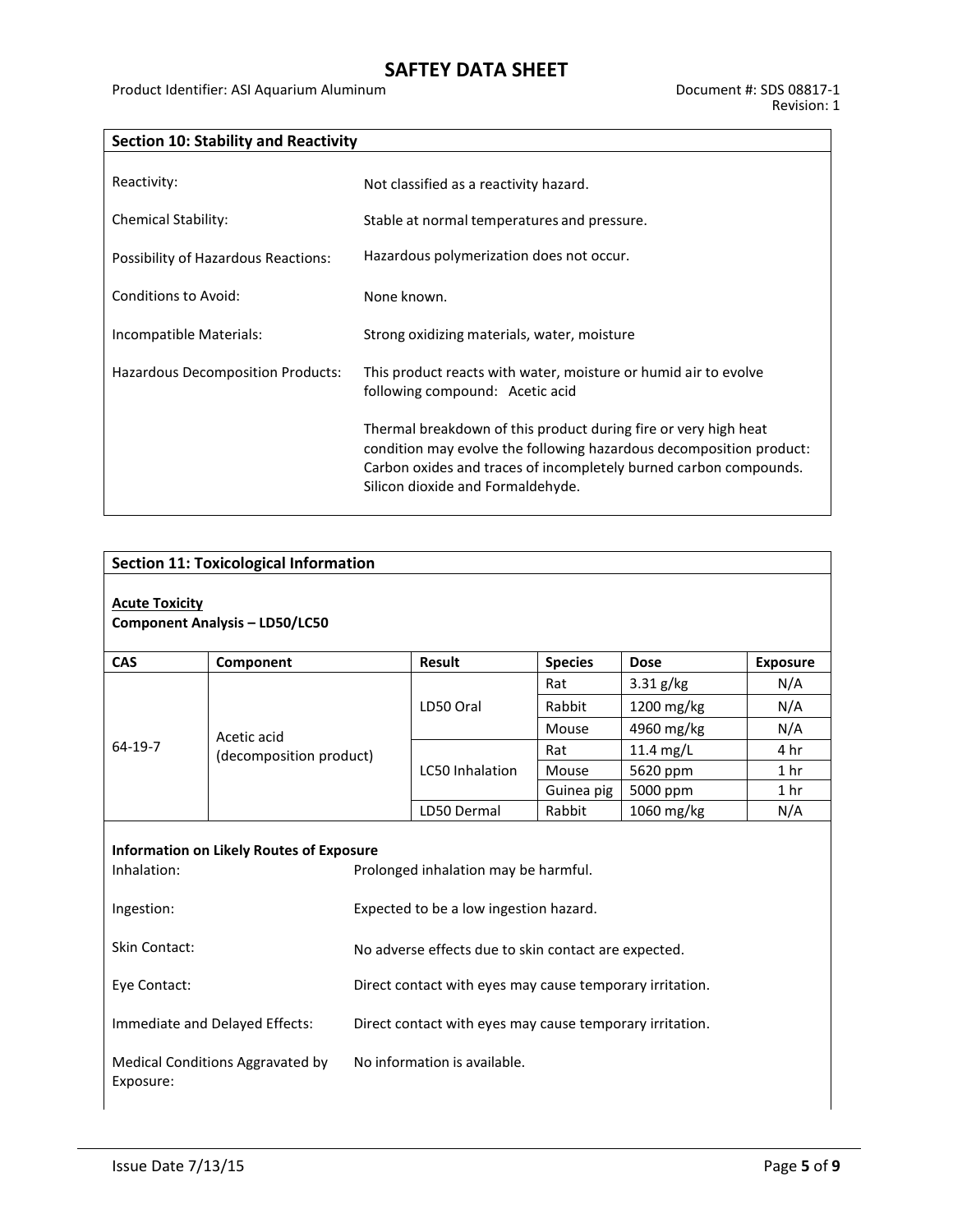Product Identifier: ASI Aquarium Aluminum de Cassetti and Document #: SDS 08817-1

Revision: 1

| Irritation/Corrosivity Data:                           | Causes severe skin burns and eye damage. [Acetic acid]<br>SKIN-RABBIT: 500mg/24 r MILD [Octamethylcyclotetrasiloxane]                                                                                                                                                                                                                                                                                                                                                                                                                                                                                                                                                                                                                                                                                                                                                                                                                                                                                                                                                                                                                                                                                                                                                                                 |
|--------------------------------------------------------|-------------------------------------------------------------------------------------------------------------------------------------------------------------------------------------------------------------------------------------------------------------------------------------------------------------------------------------------------------------------------------------------------------------------------------------------------------------------------------------------------------------------------------------------------------------------------------------------------------------------------------------------------------------------------------------------------------------------------------------------------------------------------------------------------------------------------------------------------------------------------------------------------------------------------------------------------------------------------------------------------------------------------------------------------------------------------------------------------------------------------------------------------------------------------------------------------------------------------------------------------------------------------------------------------------|
|                                                        | Causes serious eye damage. [Acetic acid]<br>EYE-RABBIT: MILD [Octamethylcyclotetrasiloxane]                                                                                                                                                                                                                                                                                                                                                                                                                                                                                                                                                                                                                                                                                                                                                                                                                                                                                                                                                                                                                                                                                                                                                                                                           |
| Respiratory Sensitization:                             | Not available.                                                                                                                                                                                                                                                                                                                                                                                                                                                                                                                                                                                                                                                                                                                                                                                                                                                                                                                                                                                                                                                                                                                                                                                                                                                                                        |
| Dermal Sensitization:                                  | No evidence of sensitization [Octamethylcyclotetrasiloxane]                                                                                                                                                                                                                                                                                                                                                                                                                                                                                                                                                                                                                                                                                                                                                                                                                                                                                                                                                                                                                                                                                                                                                                                                                                           |
| Germ Cell Mutagenicity:                                | Negative(Bacteria) [Octamethylcyclotetrasiloxane]                                                                                                                                                                                                                                                                                                                                                                                                                                                                                                                                                                                                                                                                                                                                                                                                                                                                                                                                                                                                                                                                                                                                                                                                                                                     |
| Carcinogenicity:                                       | This product is not considered to be a carcinogen by IARC, ACGIH, NTP, or<br>OSHA.                                                                                                                                                                                                                                                                                                                                                                                                                                                                                                                                                                                                                                                                                                                                                                                                                                                                                                                                                                                                                                                                                                                                                                                                                    |
| <b>Component Carcinogenicity:</b>                      | Not available.                                                                                                                                                                                                                                                                                                                                                                                                                                                                                                                                                                                                                                                                                                                                                                                                                                                                                                                                                                                                                                                                                                                                                                                                                                                                                        |
|                                                        | OSHA Specifically Regulated Substances (29 CFR 1910.1001-1050): Not listed.                                                                                                                                                                                                                                                                                                                                                                                                                                                                                                                                                                                                                                                                                                                                                                                                                                                                                                                                                                                                                                                                                                                                                                                                                           |
| Reproductive Toxicity:                                 | Octamethylcyclotetrasiloxane administered to rats by whole body<br>inhalation at concentrations of 500 and 700 ppm for 70 days prior to<br>mating, through mating, gestation and lactation resulted in decreases in<br>live litter size. Additionally, increases in the incidence of deliveries of<br>offspring extending over an unusually long time period (dystocia) were<br>observed at these concentrations. Statistically significant alterations in<br>these parameters were not observed in the lower concentrations<br>evaluated (300 and 70 ppm). In a previous range-finding study, rats<br>exposed to vapor concentrations of 700 ppm had decreases in the<br>number of implantation sites and live litter size. The significance of these<br>findings to humans is not known. [Octamethylcyclotetrasiloxane]                                                                                                                                                                                                                                                                                                                                                                                                                                                                             |
| Specific Target Organ Toxicity -<br>Single Exposure:   | Not available.                                                                                                                                                                                                                                                                                                                                                                                                                                                                                                                                                                                                                                                                                                                                                                                                                                                                                                                                                                                                                                                                                                                                                                                                                                                                                        |
| Specific Target Organ Toxicity -<br>Repeated Exposure: | Repeated inhalation or oral exposure of mice and rats to<br>octamethylcyclotetrasiloxane produced an increase in liver size. No gross<br>histopathological or significant clinical chemistry effects were observed.<br>An increase in liver metabolizing enzymes, as well as a transient increase<br>in the number of normal cells (hyperplasia) followed by an increase in cell<br>size (hypertrophy) were determined to be the underlying causes of the<br>liver enlargement. The biochemical mechanisms producing these effects<br>are highly sensitive in rodents, while similar mechanisms in humans are<br>insensitive. A two year combined chronic and carcinogenicity assay was<br>conducted on octamethylcyclotetrasiloxane. Rats were exposed by whole-<br>body vapor inhalation 6hrs/day, 5days/week for up to 104 weeks to 0, 10,<br>30, 150 or 700ppm of octamethylcyclotetrasiloxane. The increase in<br>incidence of (uterine) endometrial cell hyperplasia and uterine adenomas<br>(benign tumors) were observed in female rats at 700ppm. Since these<br>effects only occurred at 700ppm, a level that greatly exceeds typical<br>workplace or consumer exposure, it is unlikely that industrial, commercial<br>or consumer uses of products containing octamethylcyclotetrasiloxane |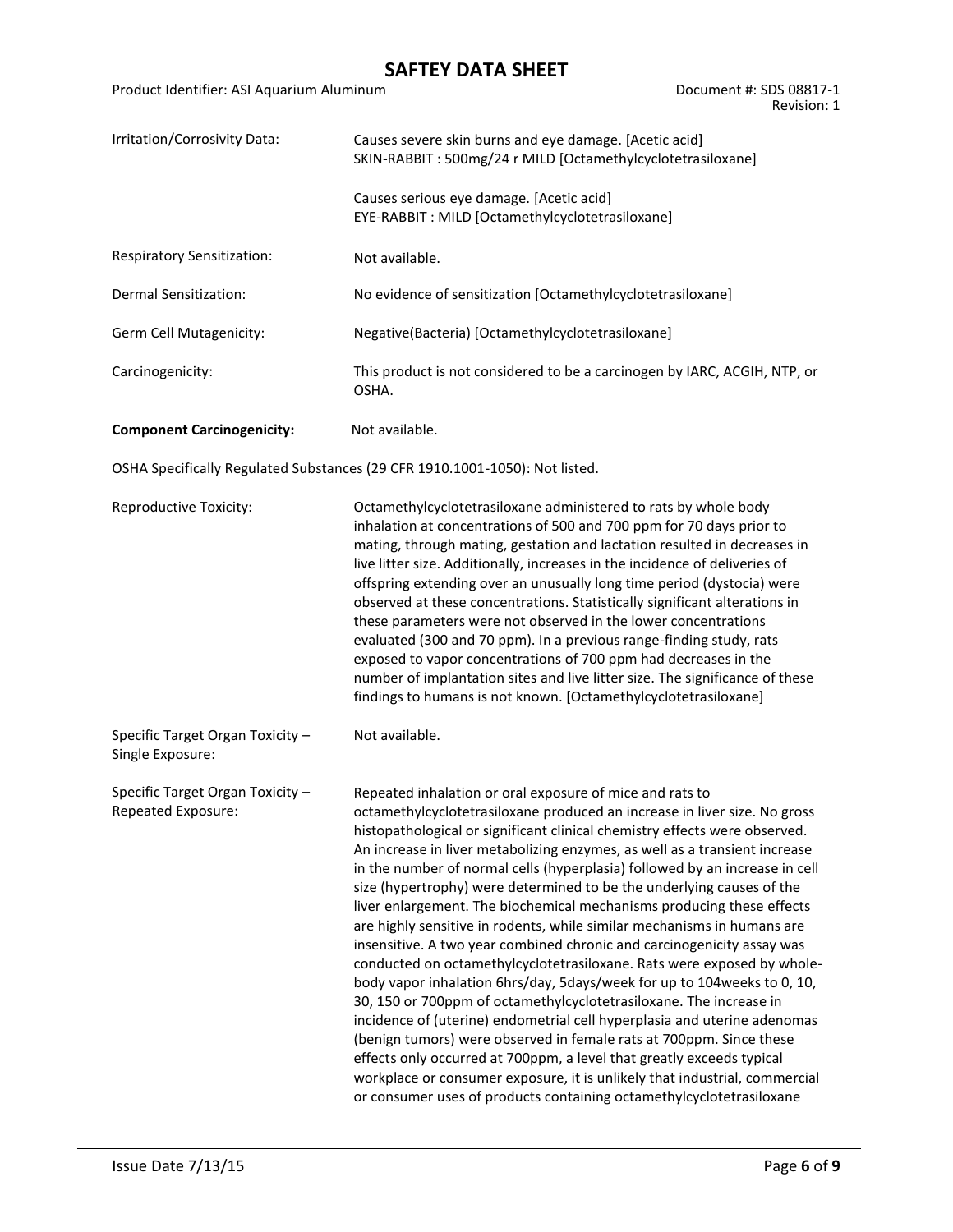#### Product Identifier: ASI Aquarium Aluminum de Cassetti and Document #: SDS 08817-1

Revision: 1

|                           | would result in a significant risk to humans.<br>[Octamethylcyclotetrasiloxane]                        |
|---------------------------|--------------------------------------------------------------------------------------------------------|
| <b>Aspiration Hazard:</b> | Not available.                                                                                         |
| Further Information:      | This product reacts with water, moisture or humid air to evolve the<br>following compound: Acetic acid |

| <b>Section 12: Ecological Information</b>                                                                                                                    |                                                            |                                                                                             |             |                                          |                   |                 |  |
|--------------------------------------------------------------------------------------------------------------------------------------------------------------|------------------------------------------------------------|---------------------------------------------------------------------------------------------|-------------|------------------------------------------|-------------------|-----------------|--|
| <b>Ecotoxicity</b><br>May cause long lasting harmful effects to aquatic life. [Octamethylcyclotetrasiloxane]<br><b>Component Analysis – Aquatic Toxicity</b> |                                                            |                                                                                             |             |                                          |                   |                 |  |
| <b>CAS</b>                                                                                                                                                   | Component                                                  | Aquatic                                                                                     | Result      | <b>Species</b>                           | <b>Dose</b>       | <b>Exposure</b> |  |
| 64-19-7                                                                                                                                                      | Acetic acid                                                | <b>Fish</b>                                                                                 | <b>LC50</b> | <b>Bluegill (Lepomis</b><br>macrochirus) | 75 mg/L           | 96 hr           |  |
|                                                                                                                                                              |                                                            | Invertebrates                                                                               | <b>EC50</b> | Water flea<br>(Daphnia magna)            | $65 \text{ mg/L}$ | 48 hr           |  |
|                                                                                                                                                              | Persistence and Degradability:                             | No information available for the product.                                                   |             |                                          |                   |                 |  |
| <b>Bioaccumulative Potential:</b>                                                                                                                            |                                                            | Bio concentration Factor(BCF) / (Fathead minnows) : 12400<br>[Octamethylcyclotetrasiloxane] |             |                                          |                   |                 |  |
| Mobility in Soil:<br>No information available for the product.                                                                                               |                                                            |                                                                                             |             |                                          |                   |                 |  |
|                                                                                                                                                              | Biodegration:<br>No information available for the product. |                                                                                             |             |                                          |                   |                 |  |

| <b>Section 13: Disposal Considerations</b> |                                                                                                                                       |  |  |  |  |  |
|--------------------------------------------|---------------------------------------------------------------------------------------------------------------------------------------|--|--|--|--|--|
| Disposal Methods:                          | Dispose in accordance with all applicable federal, state/regional and<br>local laws and regulations.                                  |  |  |  |  |  |
| Disposal of Contaminated Packaging:        | Dispose of unused product properly. Empty containers should be taken<br>to an approved waste handling site for recycling or disposal. |  |  |  |  |  |
| <b>Component Waste Numbers:</b>            | The U.S. EPA has not published waste numbers for this product's<br>components.                                                        |  |  |  |  |  |

| <b>Section 14: Transport Information</b> |                                    |
|------------------------------------------|------------------------------------|
|                                          |                                    |
| <b>International Regulation</b>          |                                    |
| IATA:                                    | Not regulated as a dangerous good. |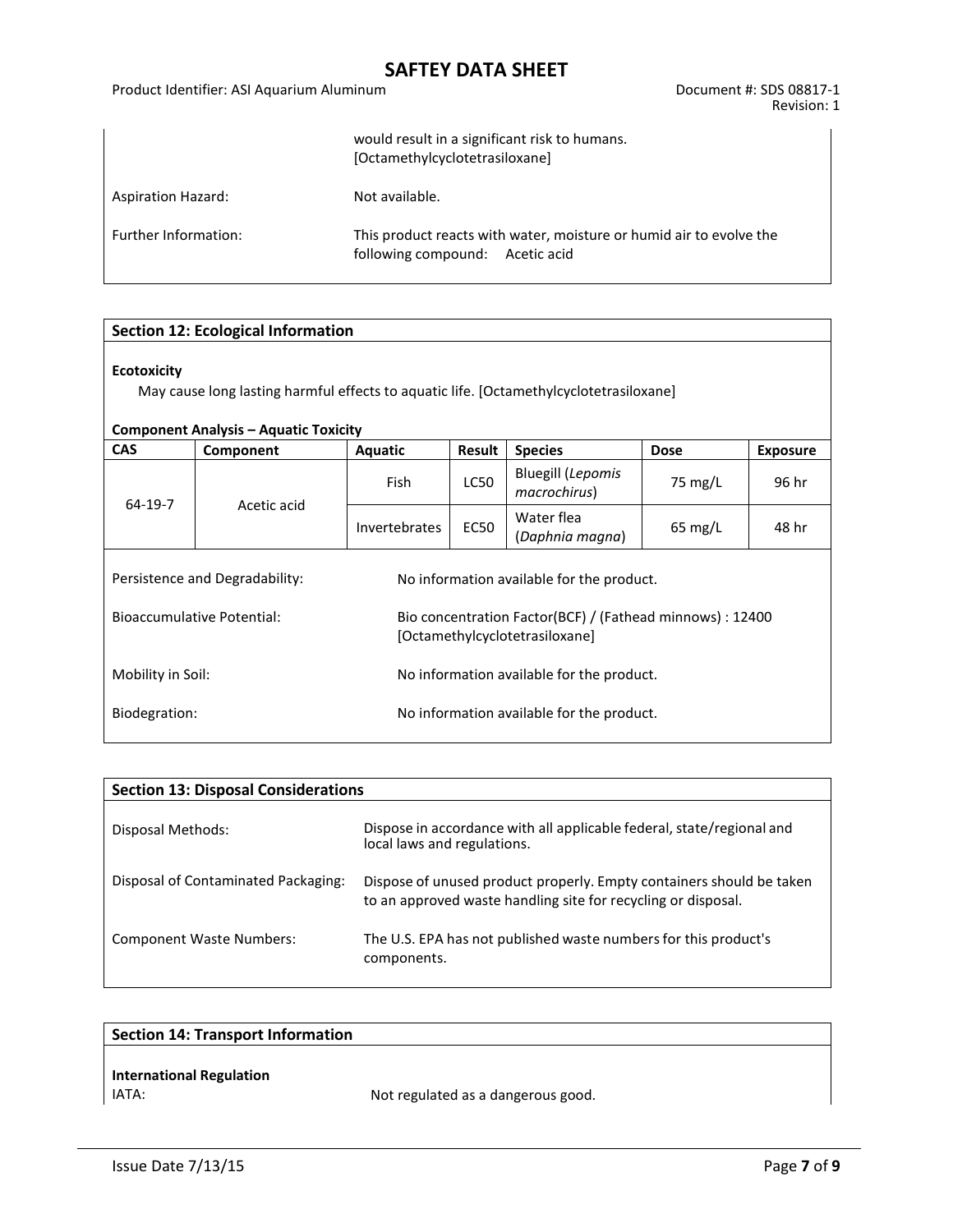Product Identifier: ASI Aquarium Aluminum de Cassetti and Document #: SDS 08817-1

| IMDG:                                                                        | Not regulated as a dangerous good.                      |
|------------------------------------------------------------------------------|---------------------------------------------------------|
| Transport in bulk according to Annex<br>II of MARPOL 73/78 and the IBC Code: | This product is not intended to be transported in bulk. |
| <b>Domestic Regulation</b><br>DOT:                                           | Not regulated as a dangerous good.                      |

| <b>Section 15: Regulatory Information</b>                                                                                                                                                                                                                                                                                                                        |                                                                              |     |            |               |            |            |     |           |           |           |
|------------------------------------------------------------------------------------------------------------------------------------------------------------------------------------------------------------------------------------------------------------------------------------------------------------------------------------------------------------------|------------------------------------------------------------------------------|-----|------------|---------------|------------|------------|-----|-----------|-----------|-----------|
| <b>US Federal Regulations</b><br>This product is a "Hazardous Chemical" as defined by the OSHA Hazard Communication Standard,<br>29 CFR 1910.1200.                                                                                                                                                                                                               |                                                                              |     |            |               |            |            |     |           |           |           |
| OSHA Specifically Regulated Substances (29 CFR 1910.1001-1050):                                                                                                                                                                                                                                                                                                  |                                                                              |     |            |               | Not listed |            |     |           |           |           |
| SARA 302 Extremely Hazardous                                                                                                                                                                                                                                                                                                                                     |                                                                              |     |            |               |            |            |     |           |           |           |
| Substances:                                                                                                                                                                                                                                                                                                                                                      | None contained in product.                                                   |     |            |               |            |            |     |           |           |           |
| <b>SARA 304:</b>                                                                                                                                                                                                                                                                                                                                                 | Not applicable.                                                              |     |            |               |            |            |     |           |           |           |
| SARA 311/312:                                                                                                                                                                                                                                                                                                                                                    | None known.                                                                  |     |            |               |            |            |     |           |           |           |
| <b>SARA 313:</b>                                                                                                                                                                                                                                                                                                                                                 | TRI reporting                                                                |     |            |               |            |            |     |           |           |           |
| TSCA:<br>All components of this product are listed on TSCA Inventory.<br><b>US State Regulations</b><br>Massachusetts Right-to-Know - Substance List:<br>Not regulated<br>Not listed<br>New Jersey Worker and Community Right-to-Know Act:<br>Pennsylvania Worker and Community Right-to-Know Law:<br>Not listed<br>Rhode Island Right-to-Know:<br>Not regulated |                                                                              |     |            |               |            |            |     |           |           |           |
| California Proposition 65:                                                                                                                                                                                                                                                                                                                                       | This product does not contain any chemicals known by the State of California |     |            |               |            |            |     |           |           |           |
| to cause cancer or reproductive harm.                                                                                                                                                                                                                                                                                                                            |                                                                              |     |            |               |            |            |     |           |           |           |
| <b>Component Analysis - International Inventories</b>                                                                                                                                                                                                                                                                                                            |                                                                              |     |            |               |            |            |     |           |           |           |
| Component                                                                                                                                                                                                                                                                                                                                                        | <b>CAS</b>                                                                   | US  | <b>CA</b>  | EU            | <b>AU</b>  | <b>PH</b>  | JP  | <b>KR</b> | <b>CN</b> | <b>NZ</b> |
| Octamethylcyclotetrasiloxane<br>(Impurity)                                                                                                                                                                                                                                                                                                                       | 556-67-2                                                                     | Yes | <b>DSL</b> | <b>EINECS</b> | Yes        | <b>Yes</b> | Yes | Yes       | Yes       | Yes.      |

| <b>Section 16: Other Information</b> |                                                                          |
|--------------------------------------|--------------------------------------------------------------------------|
|                                      |                                                                          |
| Issue Date:                          | 3/13/15                                                                  |
| Revision:                            | 1                                                                        |
| <b>NFPA Ratings:</b>                 |                                                                          |
| Health: 1                            |                                                                          |
| Fire: 1                              |                                                                          |
| Reactivity: 0                        |                                                                          |
|                                      | Hazard Scale: 0 = Minimal 1 = Slight 2 = Moderate 3 = Serious 4 = Severe |